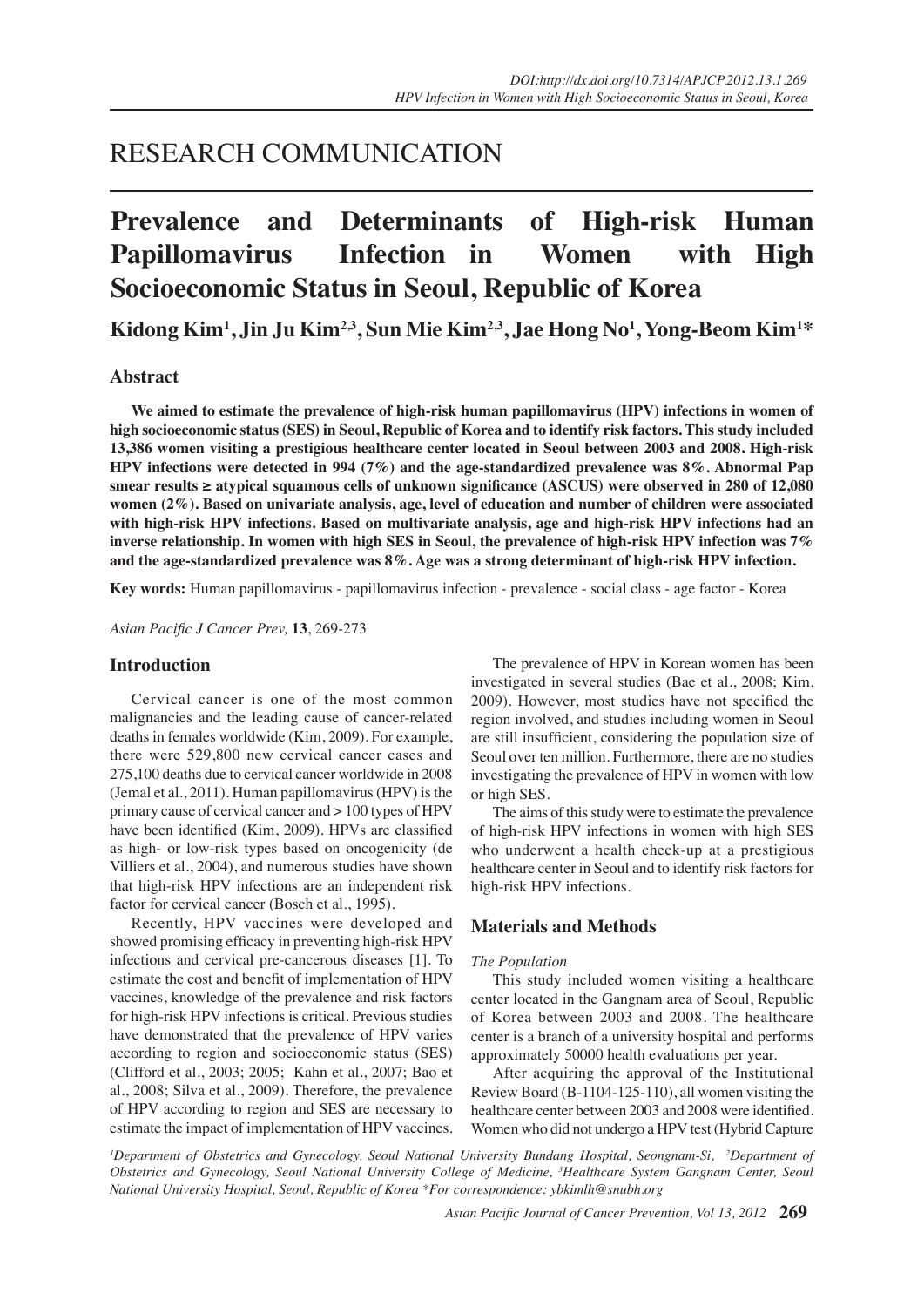#### *K Kim et al*

2; Digene Corporation, Inc., Gaithersburg, Maryland, USA) or did not have an intact cervix were excluded. Women who had other HPV tests, such as the DNA chip test, were also excluded.

#### *Health evaluation*

Two or three weeks before a health evaluation, a structured questionnaire was sent to the women who had made an appointment. The questionnaire included questions regarding demographic and socioeconomic variables, medical history, and current symptoms. Return of the self-completed questionnaire was requested before the health evaluation and the contents of the questionnaire were input into a database by data managers.

At the health evaluation, a gynecologist performed a pelvic examination and obtained a specimen for the HPV test from the cervix using a cervical sampler. On the day of collection, the specimens were sent to the Department of Laboratory Medicine in the healthcare center and analyzed. In most cases, a Papanicolau (Pap) smear was also performed before the HPV test because most of the health evaluation programs included both tests.

#### *HPV test*

To detect high-risk HPV infections, the Hybrid Capture 2 (HC2) test was performed according to the manufacturer's instructions. The specific procedures of the HC2 test have been described in numerous studies (Nam et al., 2009). The results of the HC2 test were reported as positive or negative for high-risk HPV infections (HPV types 16, 18, 31, 33, 35, 39, 45, 51, 52, 56, 58, 59, and 68).

#### *Variables*

The HPV test results, age, Pap smear results, smoking history, level of education, monthly income, number of children, and age at first delivery were extracted from the healthcare center database. In women who had the HPV test more than once during the study period, the data at the time of the first HPV test were obtained. The unit of monthly income was converted from Korean won to US dollars using an exchange rate of  $1\$  = 1100 won.

#### *Statistical analysis*

The age-standardized prevalence of high-risk HPV infections was calculated using the age distribution of Korean women in 2000. To estimate the association of variables with high-risk HPV infections, the values of each variable were categorized appropriately or using quantile values. The prevalence and odds ratio (OR) with 95% confidence interval (CI) for high-risk HPV infections according to categorized variables were calculated using unadjusted logistic regression analysis. In addition, for ordinal variables, trend analyses were performed using a chi-square test or linear-by-linear association method.

Variables which were associated with high-risk HPV

**Table 1. Association of Age with High-risk HPV Infection**

| Age       |      | $HPV - HPV +$ | $\%$ of<br>$HPV+$ |     | OR $(95\% \text{ CI})$ P for | trend  |
|-----------|------|---------------|-------------------|-----|------------------------------|--------|
| $\leq 29$ | 211  | 25            | 11                |     |                              | < 0.01 |
| $30 - 39$ | 2142 | 214           | 9                 | 0.8 | $(0.5 - 1.3)$                |        |
| $40 - 49$ | 4329 | 418           | 9                 |     | $0.8$ $(0.5 - 1.2)$          |        |
| $50 - 59$ | 4060 | 247           | 6                 |     | $0.5$ $(0.3 - 0.8)$          |        |
| $60 - 69$ | 1477 | 83            | 5                 |     | $0.5$ $(0.3 - 0.8)$          |        |
| $\geq 70$ | 173  |               | 4                 |     | $0.3$ $(0.1 - 0.8)$          |        |

**Table 2. Association of Pap Smear Results with High-risk HPV Infections**

| Pap          | HPV-  | $HPV+$                      | $%$ of<br>$HPV+$ | OR    | $(95\% \text{ CI})$ |
|--------------|-------|-----------------------------|------------------|-------|---------------------|
| Normal       | 11070 | 730                         | 6                |       |                     |
| <b>ASCUS</b> | 60    | 59                          | 50               | 14.9  | $(10.3 - 21.5)$     |
| AGC-NOS      | 5     | $\mathcal{D}_{\mathcal{L}}$ | 29               | 6.1   | $(1.2 - 31.3)$      |
| <b>LSIL</b>  | 26    | 74                          | 74               | 43.2  | $(27.4 - 67-9)$     |
| $ASC-H$      | 6     | 10                          | 63               | 25.3  | $(9.2 - 69.7)$      |
| <b>HSIL</b>  | 4     | 27                          | 87               | 102.4 | $(35.7 - 293.3)$    |
| $AGC-N$      | 1     | 1                           | 50               | 15.2  | $(0.9 - 242.7)$     |
| Cancer       |       | 4                           | 80               | 60.7  | $(6.8 - 543.4)$     |

ASCUS, atypical squamous cells of unknown significance; AGC-NOS, atypical glandular cells not otherwise specified; LSIL, low-grade squamous intraepithelial lesion; ASC-H, atypical squamous cells cannot exclude HSIL; HSIL, highgrade squamous intraepithelial lesion; AGC-N, atypical glandular cells favor neoplastic

**Table 3. Association of smoking-related Variables with High-risk HPV Infections**

| Age                        |      | $HPV - HPV +$ | $\%$ of | OR  | $(95\% \text{ CI})$ P |           |
|----------------------------|------|---------------|---------|-----|-----------------------|-----------|
|                            |      |               | $HPV+$  |     |                       | for trend |
| Smoking                    |      |               |         |     |                       |           |
| Never                      | 8597 | 689           | 7       | 1   |                       |           |
| Ever                       | 956  | 91            | 9       | 1.2 | $(0.9 - 1.5)$         |           |
| Former                     | 418  | 42            | 9       | 1.3 | $(0.9 - 1.7)$         |           |
| Current 538                |      | 49            | 8       | 1.1 | $(0.8 - 1.5)$         |           |
| Age of smoking onset, year |      |               |         |     |                       | <b>NS</b> |
| $\leq 20$                  | 83   | 11            | 12      | 1   |                       |           |
| $21 - 25$                  | 89   | 8             | 8       | 0.7 | $(0.3 - 1.8)$         |           |
| > 26                       | 80   | 6             | 7       | 0.6 | $(0.2 - 1.6)$         |           |
| Pack-years                 |      |               |         |     |                       | <b>NS</b> |
| $\leq 1.0$                 | 183  | 22            | 11      | 1   |                       |           |
| $1.1 - 3.6$                | 170  | 19            | 10      | 0.9 | $(0.5 - 1.8)$         |           |
| $3.7 - 7.5$                | 194  | 17            | 8       | 0.7 | $(0.4 - 1.4)$         |           |
| > 7.6                      | 177  | 21            | 11      |     | $(0.5 - 1.9)$         |           |

infections in univariate analysis were dichotomized appropriately or using median values. The dichotomized variables were included in the binary logistic regression analysis to identify the independent risk factors for high-risk HPV infection. SPSS version 18.0 (IBM Corporation, Somers, NY, USA) and P value < 0.05 was used to determine the statistical significance.

## **Results**

#### *HPV prevalence and baseline characteristics*

A total of 13,386 women were included in this study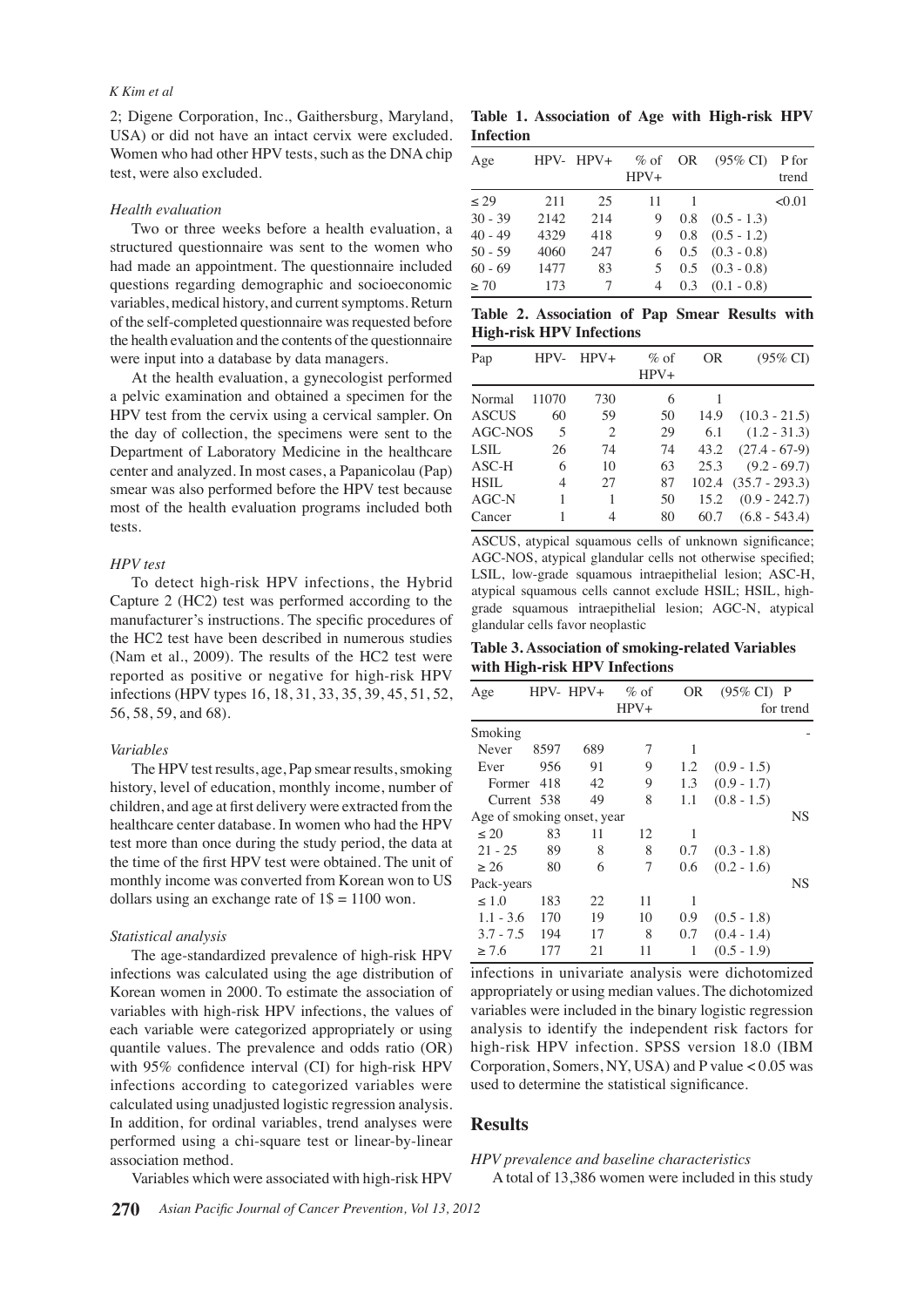*HPV Infection in Women with High Socioeconomic Status in Seoul, Korea*

| Age                           |      | $HPV - HPV +$ | $\%$ of<br>$HPV+$ |   | OR (95% CI)             | P for<br>trend |
|-------------------------------|------|---------------|-------------------|---|-------------------------|----------------|
| Level of education            |      |               |                   |   |                         | 0.01           |
| Primary<br>school             | 902  | 50            | 5                 | 1 |                         |                |
| Middle<br>school              | 352  | 25            | 7                 |   | $1.3$ $(0.8 - 2.1)$     |                |
| High<br>school                | 2637 | 221           | 8                 |   | $1.5$ $(1.1 - 2.1)$     |                |
| College or 4834<br>university |      | 396           | 8                 |   | $1.5$ $(1.1 - 2.0)$     |                |
| Graduate<br>school            | 1387 | 125           | 8                 |   | $1.6$ $(1.2 - 2.3)$     |                |
| Monthly income, USD           |      |               |                   |   |                         | <b>NS</b>      |
| < 2727                        | 1060 | 66            | 6                 | 1 |                         |                |
| 2727<br>$-4545$               | 1846 | 154           | 8                 |   | $1.3$ $(1.0 - 1.8)$     |                |
| 4545<br>$-7273$               | 1968 | 170           | 8                 |   | $1.4$ $(1.0 - 1.9)$     |                |
| 7273<br>$-9091$               | 1290 | 109           | 8                 |   | $1.4$ $(1.0 - 1.9)$     |                |
| 9191<br>$-13636$              | 1245 | 100           | 7                 |   | $1.3 \quad (0.9 - 1.8)$ |                |
| 13636<br>$-18182$             | 462  | 37            | 7                 |   | $1.3$ $(0.8 - 2.0)$     |                |
| >18182                        | 897  | 83            | 9                 |   | $1.5$ $(1.1 - 2.1)$     |                |

**Table 4. Association of Socioeconomic Variables with High-risk HPV Infections**

**Table 5. Association between Obstetric Variables and High-risk HPV Infections**

| Age                          | $HPV-HPV+$ |     | $\%$ of<br>$HPV+$ | 0R  | $(95\% \text{ CI})$ | P for<br>trend |  |
|------------------------------|------------|-----|-------------------|-----|---------------------|----------------|--|
| No. of children              |            |     |                   |     |                     |                |  |
| $\theta$                     | 815        | 92  | 10                | 1   |                     |                |  |
| 1                            | 1190       | 104 | 8                 | 0.8 | $(0.6 - 1.0)$       |                |  |
| $\overline{c}$               | 5356       | 419 | 7                 | 0.7 | $(0.5 - 0.9)$       |                |  |
| 3                            | 1967       | 160 | 8                 | 0.7 | $(0.6 - 0.9)$       |                |  |
| $>$ 3                        | 719        | 36  | 5                 | 0.4 | $(0.3 - 0.7)$       |                |  |
| Age at first delivery, years |            |     |                   |     |                     | <b>NS</b>      |  |
| < 24                         | 2322       | 186 | 7                 | 1   |                     |                |  |
| $25 - 26$                    | 2625       | 196 | 7                 | 0.9 | $(0.8 - 1.1)$       |                |  |
| $27 - 28$                    | 2169       | 161 | 7                 | 0.9 | $(0.7 - 1.2)$       |                |  |
| > 29                         | 1968       | 161 | 8                 | 1   | $(0.8 - 1.3)$       |                |  |

**Table 6. Association between Variables and High-Risk HPV Infections based on Multivariate Analysis** 

| Variable                                                     |                                                |  | P OR $(95\% \text{ CI})$ |
|--------------------------------------------------------------|------------------------------------------------|--|--------------------------|
| Age                                                          | $\leq 48$ vs. > 48 $\leq 0.01$ 0.5 (0.5 - 0.6) |  |                          |
| Level of education $\leq$ High school vs. NS 0.9 (0.8 - 1.1) |                                                |  |                          |
|                                                              | $>$ High school                                |  |                          |
| No. of children                                              | $\leq$ 2 vs. > 2                               |  | $NS$ 1.1 (0.9 - 1.3)     |

and high-risk HPV infection was detected in 994 women (7%). The age-standardized prevalence of high-risk HPV infection was 8%.

The median age was 48 years. Abnormal Pap smear results (atypical squamous cells of unknown significance [ASCUS] or more severe cytologic changes) were observed in 280 of 12080 women (2%) who had Pap smears. Ever-smoking was reported in 956 of 9553 women (10%) who responded. The median age when women started smoking was 23 years and the median number of pack-years was four. Education beyond high school was reported in 6221 of 10112 women (62%) who responded. The median monthly income was 4545 - 7273 USD. The median number of children was two, and the median age at the time of the first delivery was 26 years. *Association of variables with high-risk HPV infections*

Age and high-risk HPV infections had an inverse relationship. For example, women > 50 had a significantly lower prevalence of high-risk HPV infections than women < 30 years of age (Table 1). Women with abnormal Pap smear results had a higher prevalence of high-risk HPV infections than women with normal Pap smear results (Table 2). Ever-smoking, age of smoking onset, and pack-years of smoking was not associated with high-risk HPV infections (Table 3). The level of education had a positive relationship with high-risk HPV infections. For example, women who graduated from high school or more had a higher prevalence of high-risk HPV infection than women who only completed primary school (Table 4). The monthly income was not associated with high-risk HPV infections (Table 4). The number of children and high-risk HPV infections had an inverse relationship. To explain further, women who had two or more children had a lower prevalence of high-risk HPV infection than women without a child (Table 5). However, the age at the time of first delivery was not associated with high-risk HPV infections (Table 5).

Based on multivariate analysis, age was associated with high-risk HPV infections, but neither the level of education nor the number of children was associated with high-risk HPV infections (Table 6).

#### **Discussion**

The women in the current study were older, more educated, and had higher monthly income than the "average" woman in Seoul or Korea. Specifically, the median age of women included in this study was 48 years, but the median age of all women in Seoul was 35 years in 2005 (Korea Statistical Information Service, 2011). The percentage of women who had abnormal Pap smear results (ASCUS or more severe cytologic features) in the current study (2%) was similar to other studies involving Korean women. For example, a study including 3091 women visiting a healthcare center in Seoul reported abnormal Pap smear results in 2% of women (Joo et al, 2004). Another study including 4595 women participating in the National Cervical Cancer Screening Program in Busan and Suwon showed a 3% abnormal Pap smear rate (Oh et al., 2009). The rate of current-smoking (6%) in the present study was similar with the rate reported in Korean women (5% at 2007) (Korea Statistical Information Service, 2011). In the current study, the percentage of women who graduated post-graduate school was 14%, which is much higher than the reported 4% of all Korean women (Korea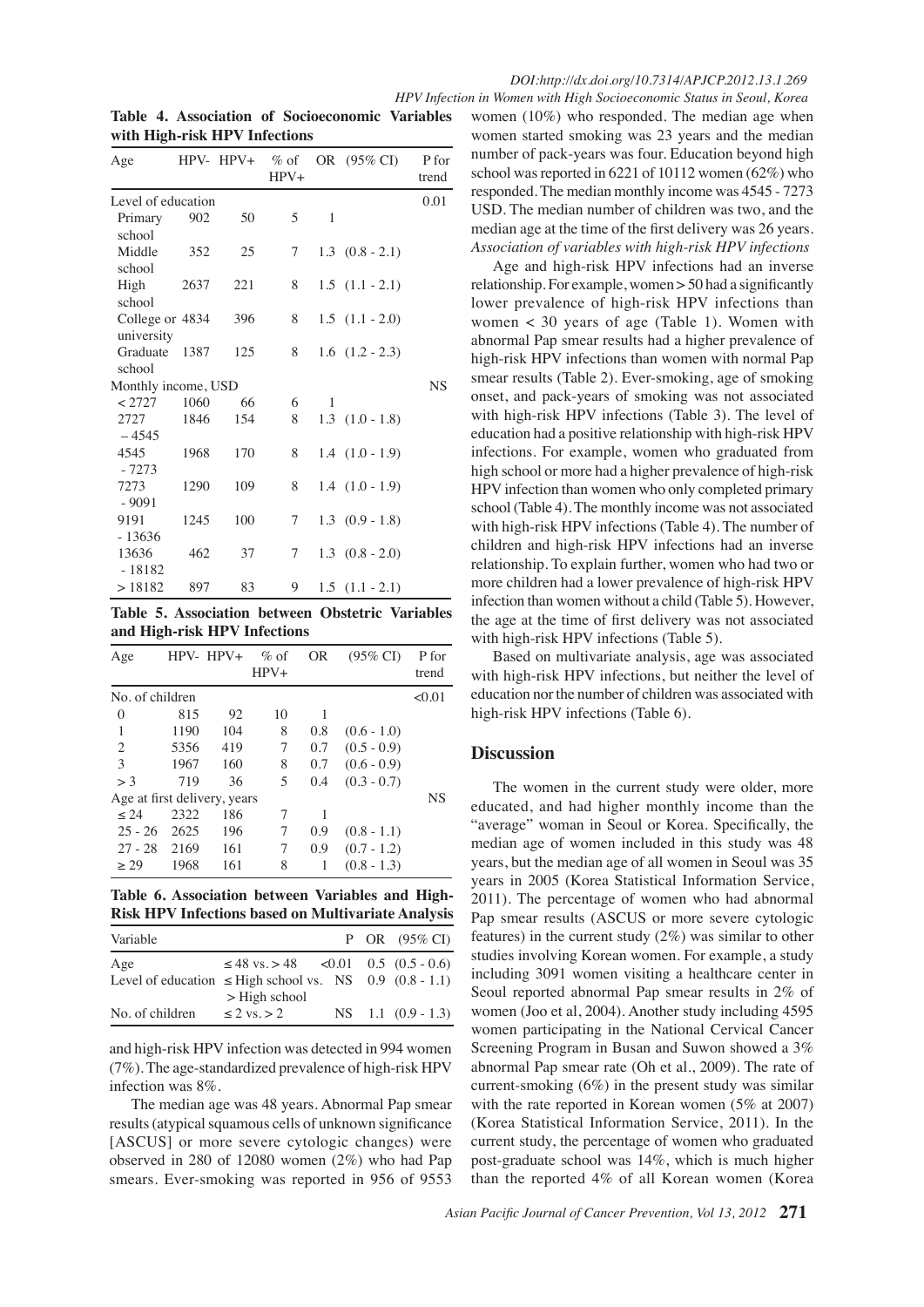#### *K Kim et al*

Statistical Information Service, 2011). In addition, the level of monthly income of women in the current study (median, 4545 - 7273 USD) was higher than the average monthly income of a Korean family (approximately 3000 USD) . To remove the effect of age on monthly income, we compared the monthly income of women < 40 years of age with the average monthly income of a Korean family. The level of monthly income of women in the current study was higher than the average monthly income of a Korean family (data not shown). The number of children of women in the current study (median number of children, two) was similar to women in Seoul considering the median size of the family, including women, in Seoul was four people. The age at the first delivery of women in the current study was similar to that of women in Seoul. To explain further, the median age of women in the current study was 48 years and the median age at the time of first delivery was 26 years. Because the age at the time of first delivery increased with time, the median age at the time of first delivery for women in the current study was compared with that of women in Seoul in 1983 when the women in the current study had the first delivery. The mean age at the time of first delivery for women in Seoul in 1993 was 27 years, and the age at the time of first delivery in 1983 was < 27 years (Korea Statistical Information Service, 2011).

The HPV prevalence in Korean women has been reported to be between 10% and 40% (Kim, 2009). The comparison of HPV prevalence between studies is difficult to perform because the age distribution and type of HPV tests were different. Therefore, we selected studies providing age-standardized prevalence and using HC2 as HPV tests. The prevalence of high-risk HPV infections in the current study was markedly lower than the rates in previous studies, including Korean women. The current study showed that the prevalence of highrisk HPV infections was 7% and the age-standardized prevalence was 8%. However, a study involving 3091 women in Seoul reported that the prevalence of highrisk HPV infections was 13% and the age-standardized prevalence was 16% (Joo et al, 2004). In another study involving 4595 women in Busan and Suwon, the prevalence of high-risk HPV infections was 8% and the age-standardized prevalence was 10% (Oh et al., 2009). The low prevalence of high-risk HPV infection in the current study could be due to the characteristics of the study population, such as high SES.

Previous studies have examined the association between variables and HPV infections, and identified age, smoking, number of lifetime sex partners, alcohol consumption, age at menarche, seropositivity for herpes simplex virus type 2, extramarital affairs (husband), and vasectomy (husband) as risk factors for HPV infections (Shin et al., 2003; 2004; Joo et al., 2004; Oh et al., 2009).

The current study showed that age is an important risk factor for high-risk HPV infections and has the inverse relationship with high-risk HPV infections. Similar findings were observed in many studies, including

women in the highest-income countries (Franceschi et al., 2006). The level of education and number of children were thought to be surrogate variables of age because the statistical significance of those variables on univariate analysis disappeared on multivariate analysis. In contrast to the results of previous studies (Shin et al., 2003; 2004), smoking was not associated with high-risk HPV infections in the current study.

The current study had several limitations. First, this was a single center study and the study population was not randomly selected. Therefore, the extrapolation of the results of the current study was limited. Second, variables regarding sexual behavior which were associated with HPV infections in other studies were not analyzed because those data could not be obtained. Third, the detailed disease history was not available and there was the possibility that few women with a history of cervical cancer or cervical intraepithelial neoplasia were included. However, we reasoned that the large size of the current study would make the effect of those women negligible.

In women with high SES in Seoul, the prevalence of high-risk HPV infections was 7% and the agestandardized prevalence was 8%. Age was a strong determinant of high-risk HPV infections. The low prevalence of high-risk HPV infections in women with high SES suggested that the public support for HPV vaccination should be focused on women with low SES. The high prevalence of high-risk HPV infections in young women supported the importance of HPV vaccination in young women.

#### **References**

- Bae JH, Lee SJ, Kim CJ, et al (2008). Human papillomavirus (HPV) type distribution in Korean women: a metaanalysis. *J Microbiol Biotechnology*, **18**, 788-794.
- Bao YP, Li N, Smith JS, et al(2008). Human papillomavirus type distribution in women from Asia: a meta-analysis. *Int J Gynecological Cancer*, **18**, 71-79.
- Bosch FX, Manos MM, Munoz N, et al(1995). Prevalence of human papillomavirus in cervical cancer: a worldwide perspective. International biological study on cervical cancer (IBSCC) Study Group. *J Natl Cancer Inst*, **87**, 796-802.
- Clifford GM, Gallus S, Herrero R, et al (2005). Worldwide distribution of human papillomavirus types in cytologically normal women in the International Agency for Research on Cancer HPV prevalence surveys: a pooled analysis. *Lancet*, **366**, 991-998.
- Clifford GM, Rana RK, Franceschi S, et al(2005). Human papillomavirus genotype distribution in low-grade cervical lesions: comparison by geographic region and with cervical cancer. *Cancer Epidemiol Biomarkers Prev*, **14**, 1157-1164.
- Clifford GM, Smith JS, Aguado T, et al(2003). Comparison of HPV type distribution in high-grade cervical lesions and cervical cancer: a meta-analysis. *Br J Cancer*, **89**, 101- 105.
- Clifford GM, Smith JS, Plummer M, et al(2003). Human papillomavirus types in invasive cervical cancer